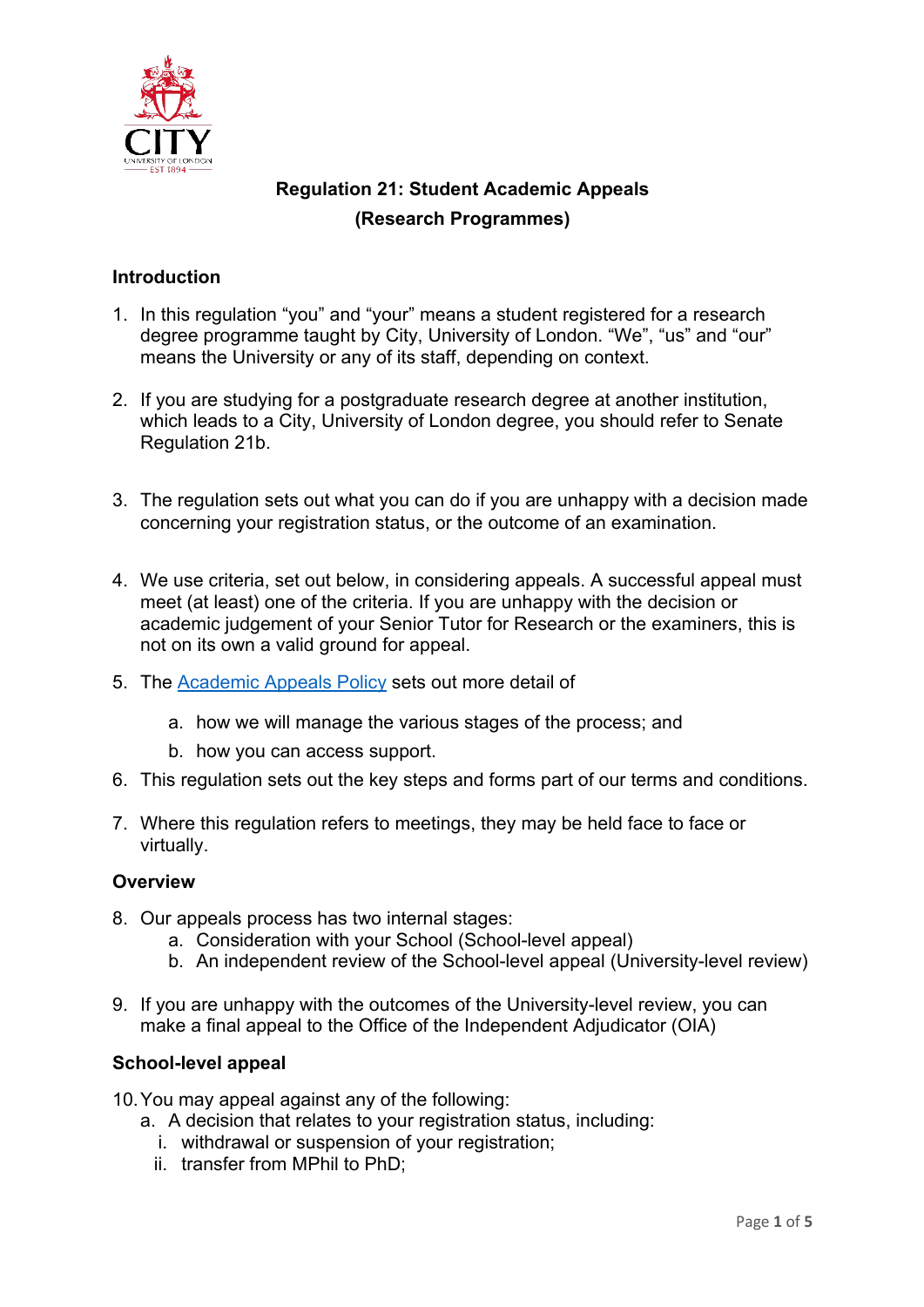- iii. extension of your registration period beyond the maximum period of candidature;
- iv. transfer to writing-up status.
- b. The outcome of an examination, including:
	- i. that you should not be awarded a research degree or be permitted to resubmit for the award of either a Doctorate or a Masters degree;
	- ii. that you be awarded a degree other than the degree for which you are registered.
- 11.Your appeal must be made on one or both of the following reasons:
	- a. that there was a material error, including a material procedural irregularity, and administrative error and/or prejudice, bias or inadequate assessment in:
		- i. The conduct of the monitoring and assessment of your progress; OR
		- ii. The conduct of the examination.
	- b. that there were previously undisclosed circumstances affecting your academic progress during your period of study or during the examination which:
		- i. your School was not made aware for a demonstrable, valid and overriding reason outside of your control AND
		- ii. had an adverse effect on your performance during the period of study or the examination.
- 12.You must submit an appeal on the appropriate form, with appropriate evidence, to your School within 28 calendar days of receiving written confirmation of the decision made concerning your registration status or the outcome of an examination.
- 13.We will acknowledge receipt of your appeal, which will be given initial consideration by at least two members of staff within the School.
- 14.The possible outcomes of initial scrutiny are:
	- a. Your appeal is upheld (accepted; in full or part) with a recommendation for immediate corrective action by the Senior Tutor for Research ('material error' only);
	- b. Your appeal is referred for consideration by a School Appeal Panel either because the case for non-disclosure of circumstances has been accepted and/or because a hearing with the option for you to attend is warranted;
	- c. Your appeal is returned with the opportunity for you to resubmit the appeal within 14 calendar days from the date the decision to resubmit is made;
	- d. Your appeal is rejected because the form is incomplete, incorrect, not accompanied by supporting evidence, or did not demonstrate grounds for appeal.
- 15. We will tell you in writing the outcome of the initial consideration within 28 calendar days from the date we receive your appeal.
- 16.If your appeal has been rejected, under paragraph 14(d) above, you may be able to request a review of that decision please see paragraph 20 below If we refer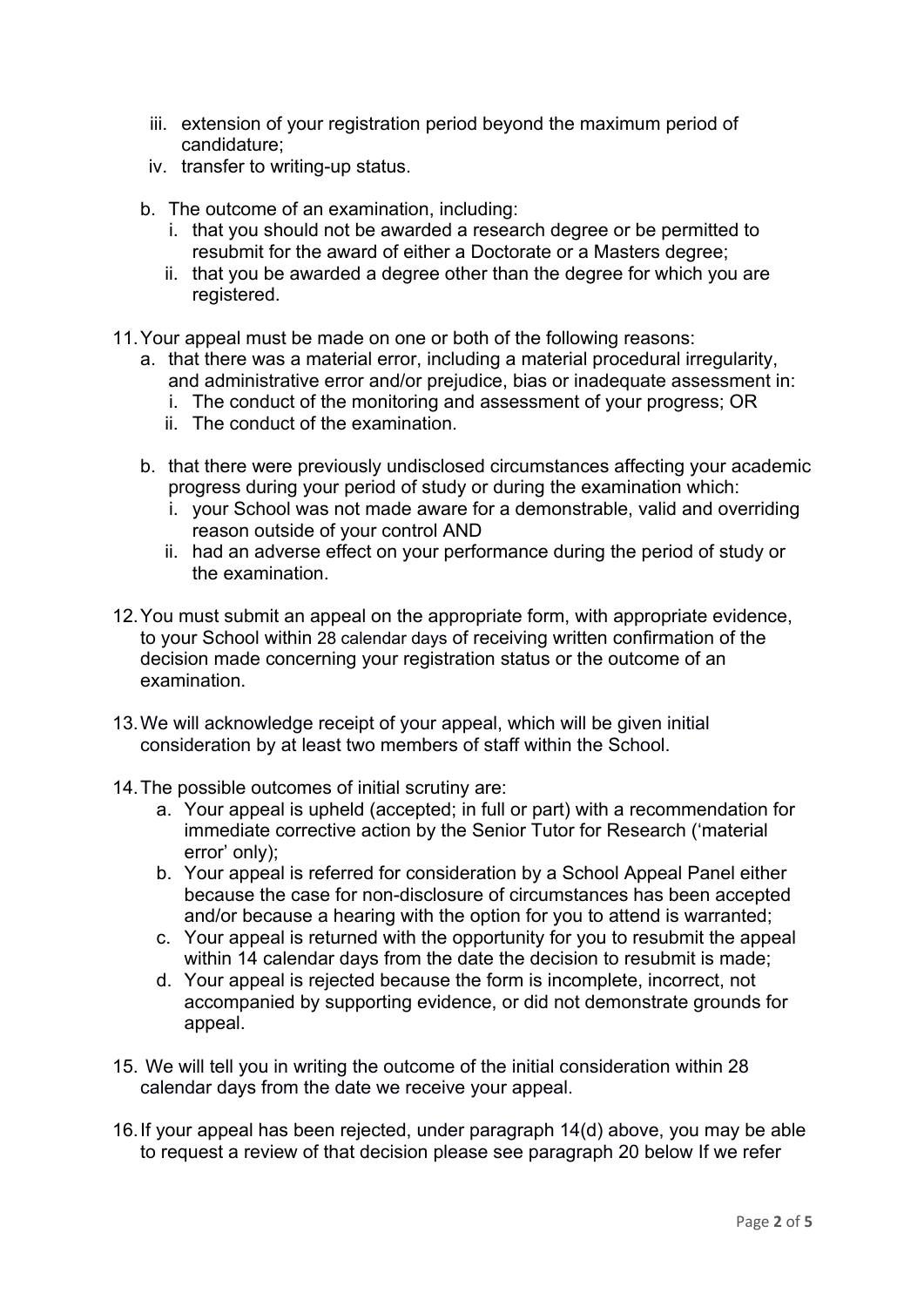your appeal to a School Appeal Panel under paragraph 14(b) above you will be invited to participate in the panel meeting.

This will be normally be convened within 28 calendar days of the outcome of the initial consideration. You can see more information about the Panel in the Academic Appeal Guidance.

- 17.The School Appeal Panel will consider if the appeal is against a decision concerning registration status for which the possible outcomes are that:
	- a. your appeal is upheld (accepted; in full or part) with a recommendation to the Board of Studies that its decision be amended to:
		- i. Re-registration; OR
		- ii. Transfer from MPhil to PhD; OR
		- iii. Extension of candidature; OR
		- iv. Suspension of registration; OR
		- v. Transfer to writing-up status.
	- b. your appeal is upheld (accepted; in full or part) with a recommendation to the Chair of the Board of Studies that you be asked to provide additional work within a maximum specified period of time from the date of the meeting of the Panel, for further assessment of academic progress or work to date.
	- c. your appeal is rejected as the grounds for appeal have not been demonstrated.
- 18. If the appeal is against the outcome of an examination the possible outcomes are that:
	- a. your appeal is upheld (in full or part) with a recommendation to the Chair of Board of Studies that the original examiners reconsider their recommendations for reasons stated by the Panel (note: the panel will not question the academic judgement of the original examiners).
	- b. your appeal is upheld (in full or part) with a recommendation to the Chair of the Board of Studies that you be permitted to revise your thesis and resubmit it for re-examination to the original examiners or to new examiners as the Panel sees fit within a specified time (note: The Panel should state whether or not a further period of supervised study is required and ask the School to ensure that satisfactory supervisory arrangements are in place during the period until resubmission).
	- c. your appeal is upheld (in full or part) with a recommendation to the Chair of the Board of Studies that new examiners be appointed. The recommendation of the new examiners shall supersede the recommendation of the original submission (note: The Panel should ensure that those examiners shall be no fewer in number than the original examiners and shall comprise not fewer than two examiners, one of whom at least should be external. The reports and recommendation of the original examiners shall not be communicated to the new examiners. The new examiners will be made aware that they are conducting a re-examination on appeal and that they are required to hold a viva).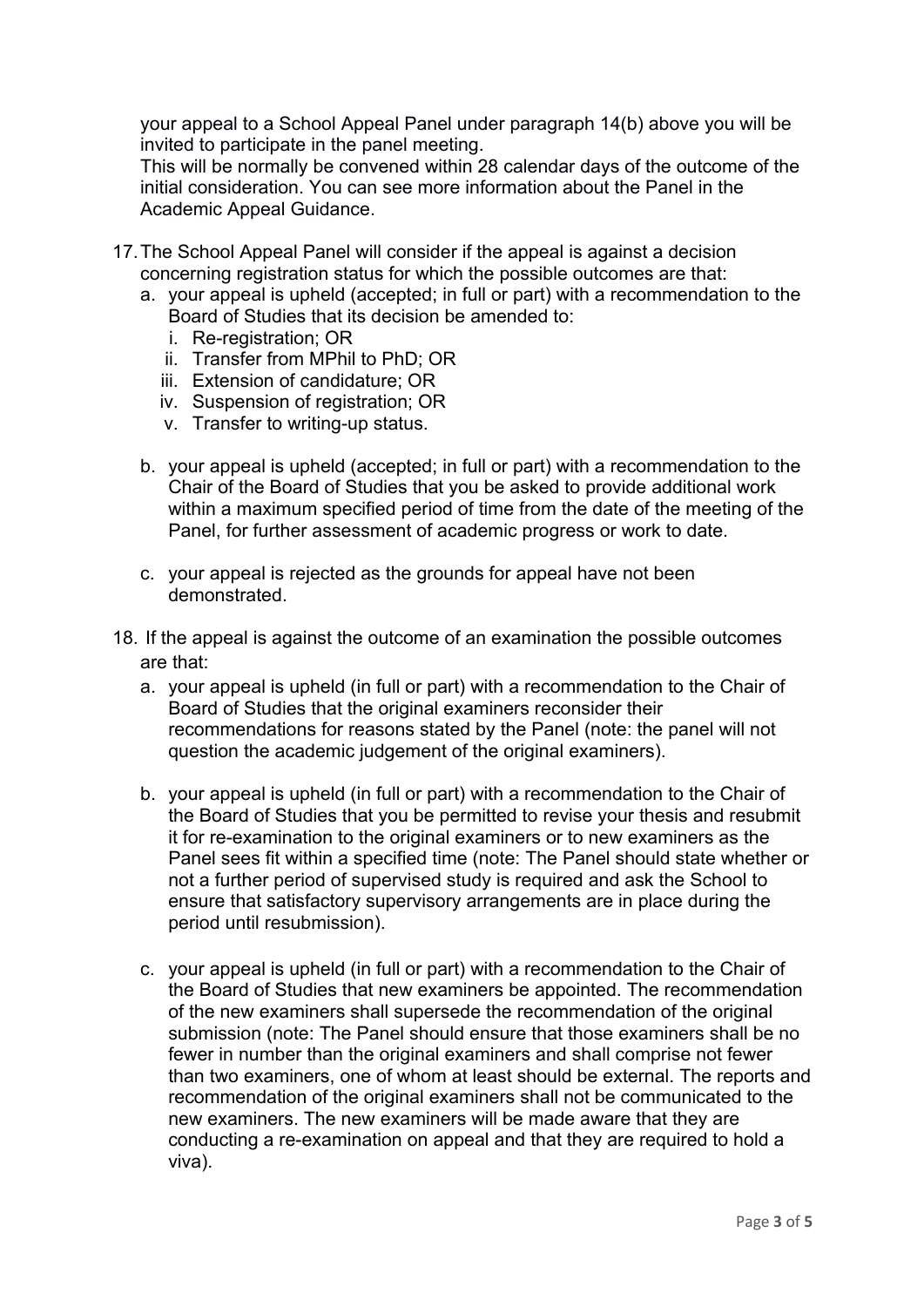- d. your appeal is rejected as the grounds for appeal have not been demonstrated.
- 19.We will write, normally within 14 calendar days to you to inform you of the decision of the School Appeal Panel, including the reasons for the decision.

### **University-level review**

- 20.You may ask for a review of the School decision on one or both of the following grounds:
	- a. that there was a material error in the proceedings associated with the School decision which affected that decision; AND/OR
	- b. that new information had become available which was material to the original appeal and which could not have been made known to the School for a demonstrated, valid and over-riding reason.
- 21.A University-level review is not a re-hearing of your original appeal. Your being unhappy with the outcome of the appeal will not be a sufficient reason to uphold a request for review
- 22.You must submit a request for a review in writing, together with your supporting evidence, within 21 calendar days of our notification to you of the School decision.
- 23.We will acknowledge receipt of your appeal, which will be given initial consideration by at least two members of staff outside of the School.
- 24.The possible outcomes of the University-level review are:
	- a. That the case for a review is upheld (in full or part) with a recommendation for immediate corrective action by the Officer responsible for the School decision or his/ her nominee ('material error' cases only);
	- b. That the case for a review is upheld (in full or part) and referred back to the appropriate body in the school for consideration. Following this consideration, you may then only request a review of the decision on the ground of a material error ('material error' cases only) (note: the appropriate body would normally be the Chair of the Assessment Board or the School Appeal Panel, depending on the stage at which the School decision was made).
	- c. That your request is returned with an opportunity for you to resubmit the request for review within 14 calendar days.
	- d. That your is request is rejected because the form was incomplete, incorrect, not accompanied by supporting evidence, or did not demonstrate grounds for appeal, or did not demonstrate the grounds for review.
- 25.We will write to you, with reasons for the decision, normally within 28 calendar days of receipt of the University-level review.